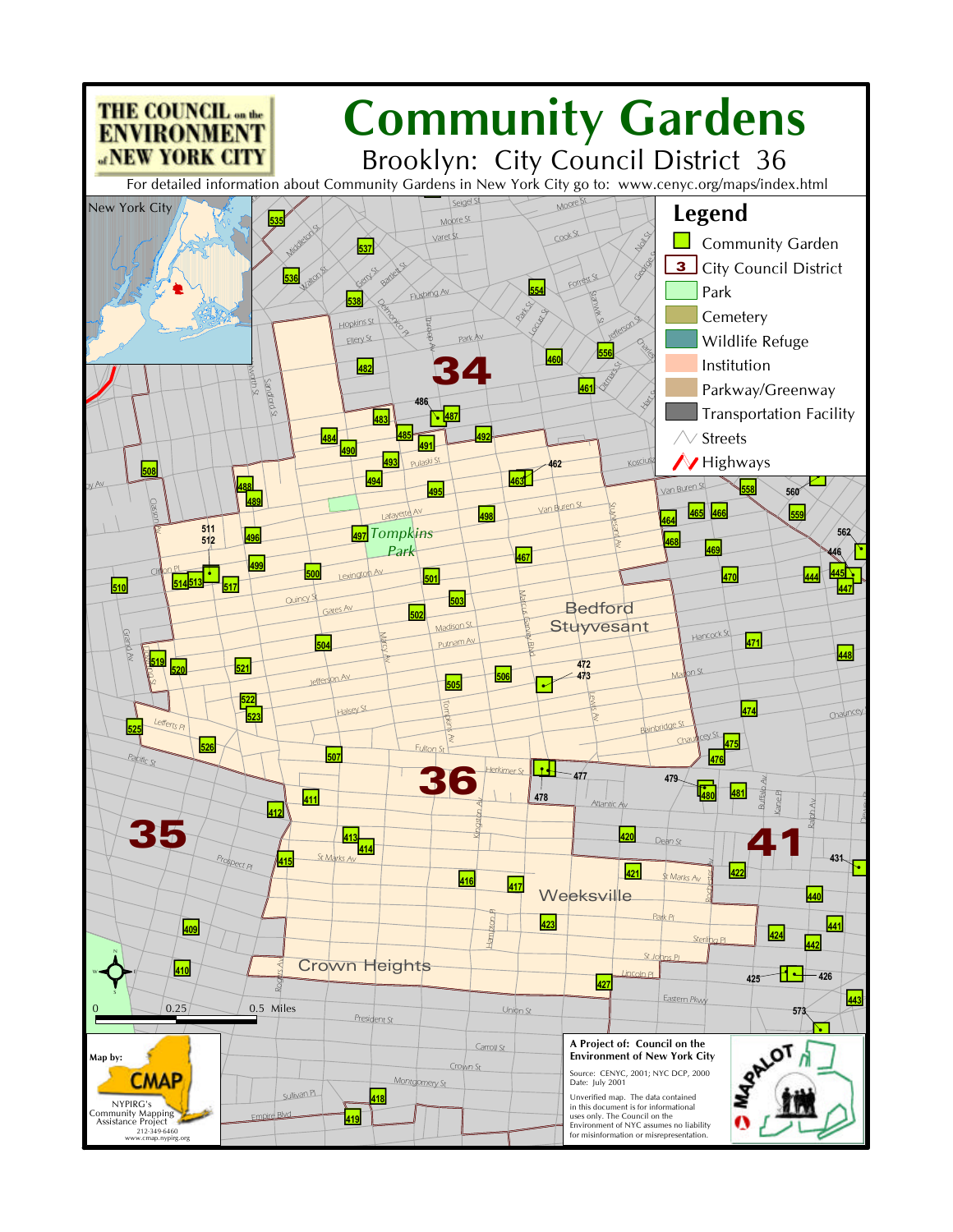

## **Community Gardens**

For detailed information about Community Gardens in New York City go to: www.cenyc.org/maps/index.html

## Brooklyn: City Council District 36

| <b>IDIGARDEN NAME</b>                            | <b>ADDRESS</b>                           |
|--------------------------------------------------|------------------------------------------|
| 387 Brooklyn Bears/Pacific Street Garden         | Atlantic Av /Flatbush Av /Pacific St     |
| 411 Pacific Street Gardeners                     | 1233 Pacific Street                      |
| 4131100 Block Bergen Association                 | 1101 & 1105 Bergen St.                   |
| 414 1130 Bergen Street Community Garden          | 1130 Bergen Street                       |
| 415 Mama Dee's                                   | 1397 Bedford Avenue                      |
| 416 P.S. 289/Brower Park School                  | 900 St. Marks Avenue                     |
| 417 196 Albany Avenue Playground                 | 196 Albany Avenue                        |
| 421 Neighborhood Community Garden                | 1123 Saint Marks Avenue                  |
| 423 M.S. 390                                     | 1224 Park Place                          |
| 427 P.S. 167                                     | 1025 Eastern Parkway                     |
| 462 Cheryl's Villa Garden                        | <b>Kosciusko Street</b>                  |
| 463 Kosciusko St. Comm. Pk./Learning Center      | 385-389 Kosciusko Street                 |
| 467 Progressive Adventure Playland               | Marcus Garvey Blvd & Lexington Av        |
| 472 Halsey/Lewis/Stuy. Civic Assoc. Inc.#1       | 409-415 Sumner Avenue                    |
| 473 Halsey/Lewis/Stuy. Civic Association Inc.#2  | 462-466 Halsey Street                    |
| 483 New Harvest                                  | 125, 123, 121 Vernon Avenue              |
| 484 Vernon Cases/GT Comm. Gdn                    | 42-48 Vernon Avenue                      |
| 485 All People's Church of the Apostolic Faith   | 149 Tompkins Avenue                      |
| 488 Bedford Ave Block Association Garden         | 931-933 Bedford Avenue                   |
| 489 Spencer St. Blk. Assn.                       | 230 Spencer Street                       |
| 490 Red Gate Garden                              | 604 Marcy Avenue                         |
| 491 Hart Street Community Garden                 | 171, 169 Hart Street                     |
| 493 American Heart                               | 122 Hart Street                          |
| 494 Pulaski Street Playhouse Community Garden    | 94 Pulaski Street                        |
| 495 Little People                                | 802 Dekalb Ave./273-277 Kosciusko        |
| 496 Family Affair Neighborhood Park              | 1007 Bedford Avenue                      |
| 497 Magnolia Tree Earth Ctr./Hattie Carthan Mem. | 654 Lafayette Ave./363-365 Clifton Place |
| 498 P.S. 141K @ P.S. 35K                         | 790-796 Lafayette Ave./N/S of Van        |
| 499 Clifton Place Block Assoc. Inc.              | 1033-31,1037-35 Bedford Avenue           |
| 500 Greene Ave. United Neighbors Assoc. Inc.     | 490 Greene Avenue                        |
| 501 First Quincy St. Block Assn.                 | 397-401 Quincy St.                       |
| 502 Shiloh Garden Inc.                           | Monroe St. Bet. Tompkins & Marcy         |
| 503 Gates Avenue Block Assoc.                    | 560-564A Gates Avenue                    |
| 504 Stars of Hope Community Garden               | 213 Madison Street                       |
| 505 Hancock T & T Block Assoc.                   | 322-324 Hancock Street                   |
| 506 Hancock Neighborhood Block Assoc.            | 392 Hancock Street                       |
| 507 United Herkimer Garden Club                  | 97 Herkimer Street                       |
| 511 South 2nd Street Family and Friends          | 322 Franklin Avenue                      |
| 512 Franklin Ave. Comm. Center                   | 324 Franklin Street                      |
| 513 Classon/Franklin/Greene B.A.                 | 327-329 Greene Avenue                    |
|                                                  |                                          |

Continued on Next Page